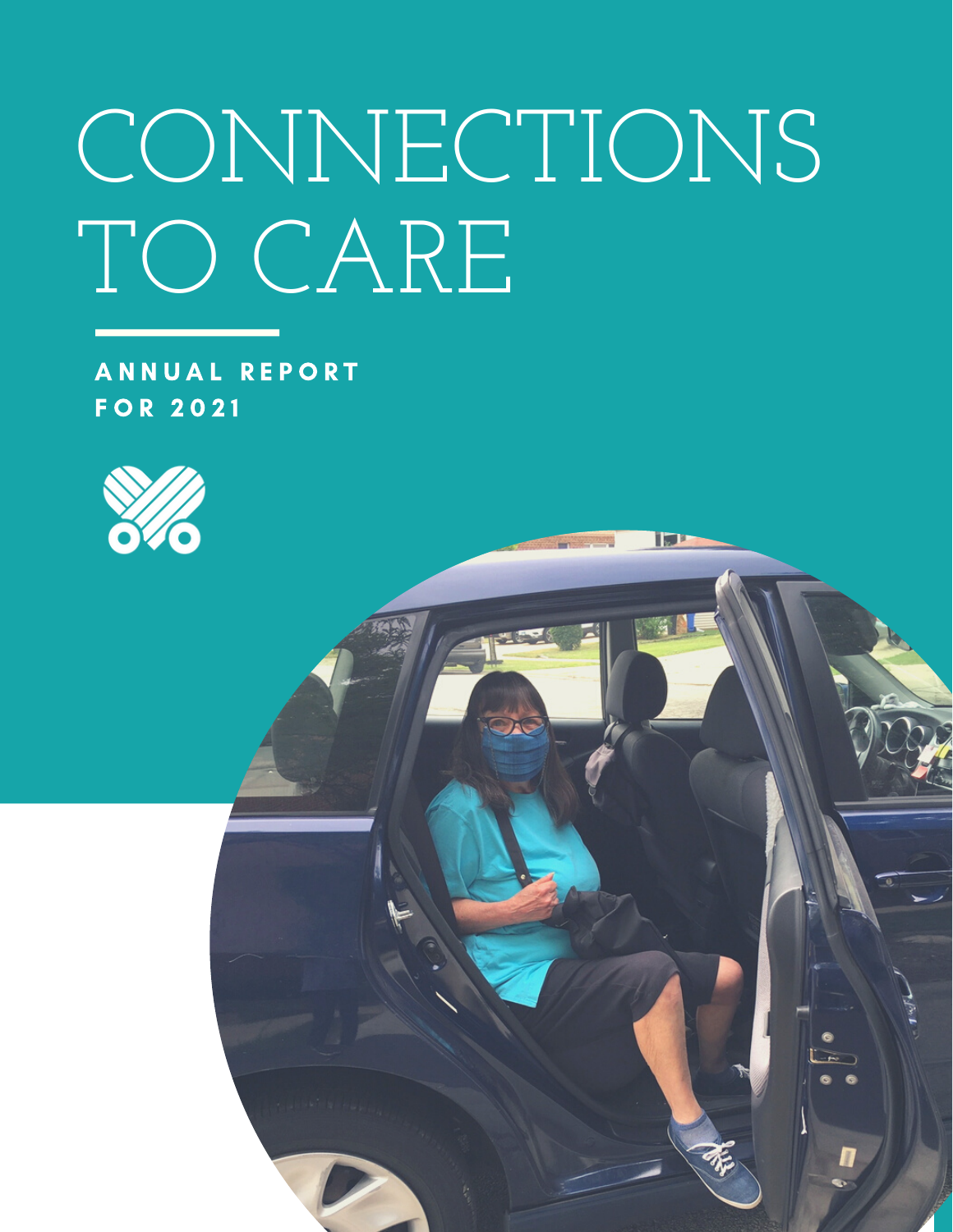## DIRECTOR'S STATEMENT

The ongoing COVID pandemic continued to challenge Conntections to Care. But like all great organizations, we have risen to that challenge by pivoting, adapting and finding unique ways to connect with and serve our clients.

Our volunteers keep this organization going. A few more returned to driving in 2021, while others continued to reach out to our passengers with friendly calls and notes. They amaze me every day for their dedication to our passengers and willness to help in any way they can.

A highlight of 2021 included the rebranding of the organization from Escorted Transportation Service to Connections to Care. While the ETS name served us well for 14 years, the new name and brand captures the true essence of the service we offer. We are more than a ride. We are a connection.

Thank you to everyone who helped make this year a success. It is remarkable volunteers, staff, board of directors, donors, grantors and clients who make Connections to Care such a wonderful organization. We couldn't do what we do without any of you. I am eternally grateful.

To a better and brighter 2022 -

DALLAS ANN TOMLIN

Executive Director

### Our Impact in 2021

One-way Rides 1738

Passengers Served 164

New Passengers 53

Volunteer Drivers 67

> New Drivers 14

Miles traveled 12,900+

Round Trip Rides Since 2006 34,003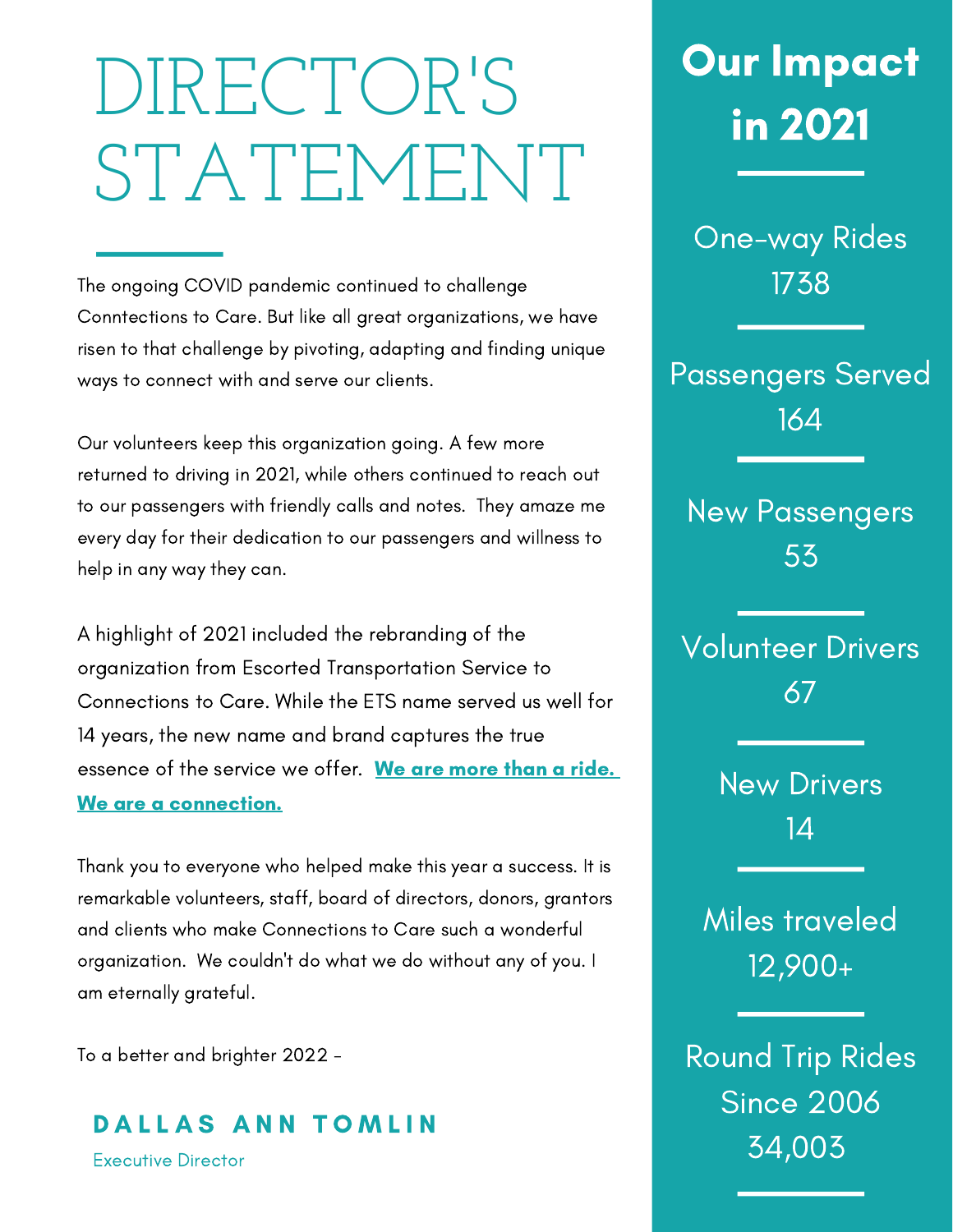How do you improve on perfection?

> I think this is a wonderful service and I appreciate the volunteers who give their time so generously

I don 't know what I would do without Connections to Care

> The staff are so sweet and caring. Best ever!

WHAT OUR PASSENGERS SAY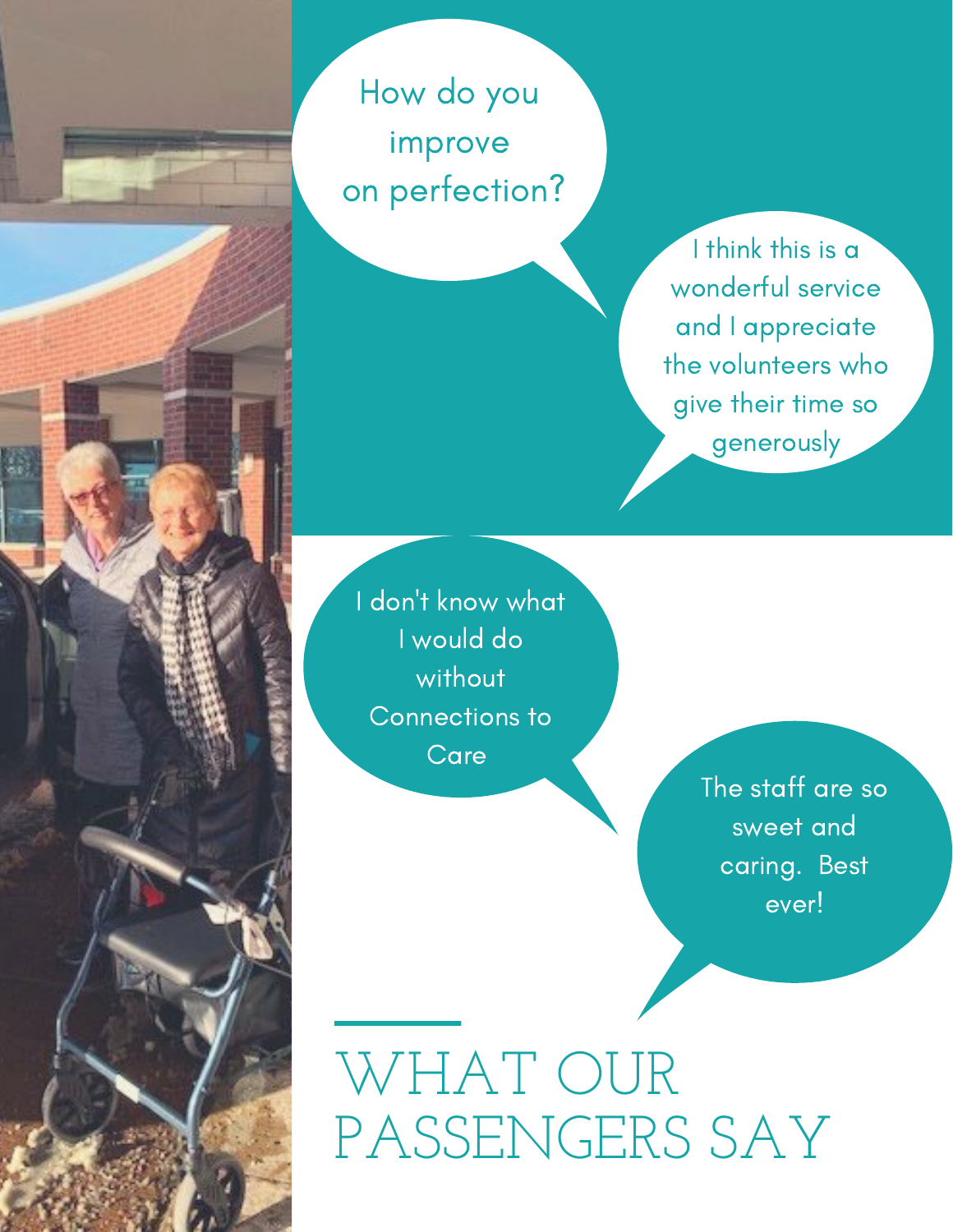

17%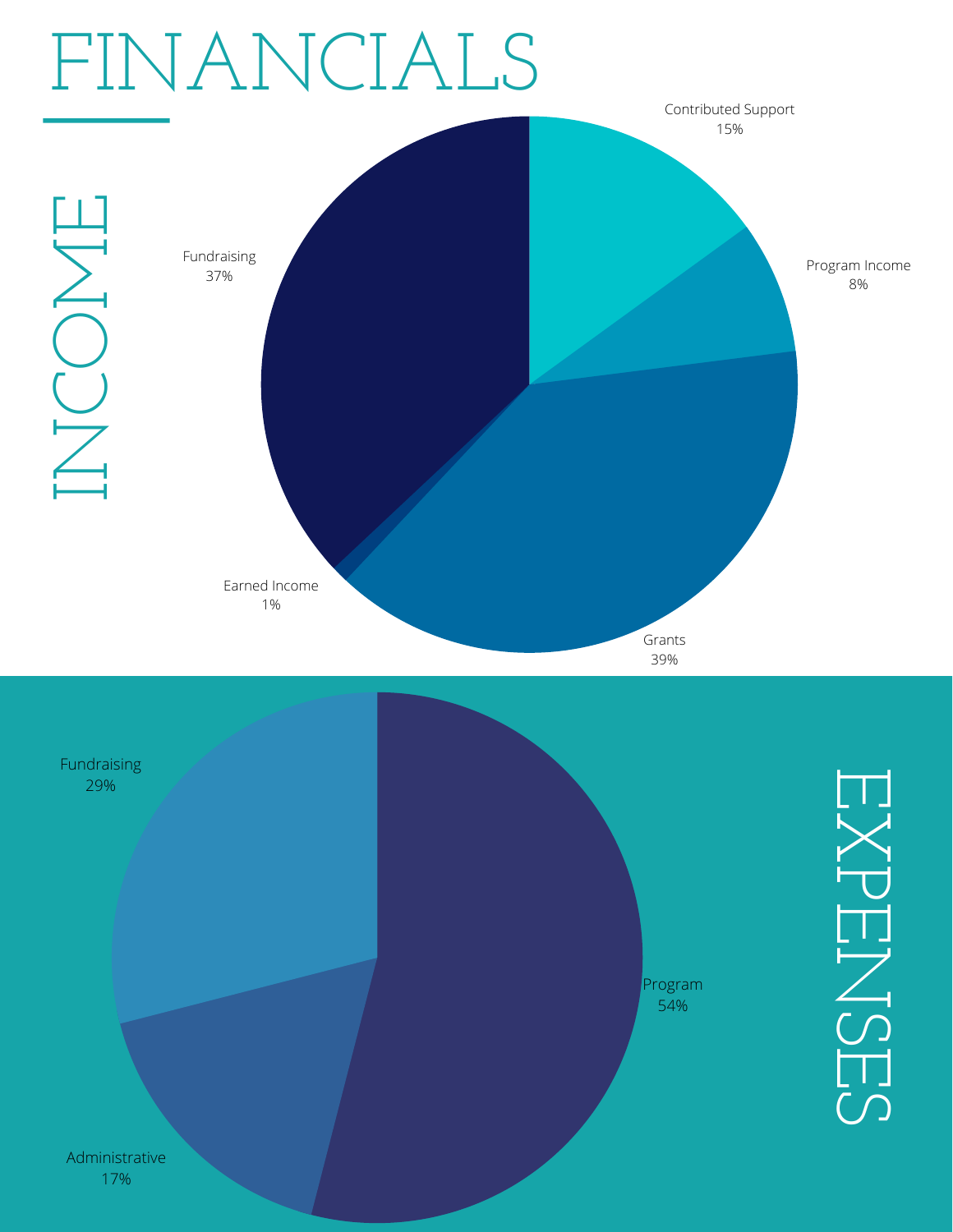The following companies, organizations & government entities provided generous donations or grants to Connections to Care in 2021, thus supporting our efforts in the community. We are grateful for their support.

#### 15,000+

• Wheeling Township

#### \$7500 - \$14,999

- Arlington Heights Senior Center, Inc.
- Webb Foundation

#### \$1000 - \$7499

- Arlington Heights Community Development Block Grant
- Elk Grove Township
- ITNAmerica
- Luther Village Spiritual Enrichment Foundation
- Mount Prospect Community Development Block Grant
- Northwest Community Hospital Foundation
- Palatine Township
- Schaumburg Township
- St. James Catholic Church

#### To \$999

- Congregational United Church of Christ
- Grave Evangelical Lutheran Church
- Home Instead (Elk Grove Village)
- Home Instead Foundation
- Lawrence Screw Products
- Rotary Club of Arlington Heights
- Rotary Club of Schaumburg Hoffman Estates
- The Moorings of Arlington Heights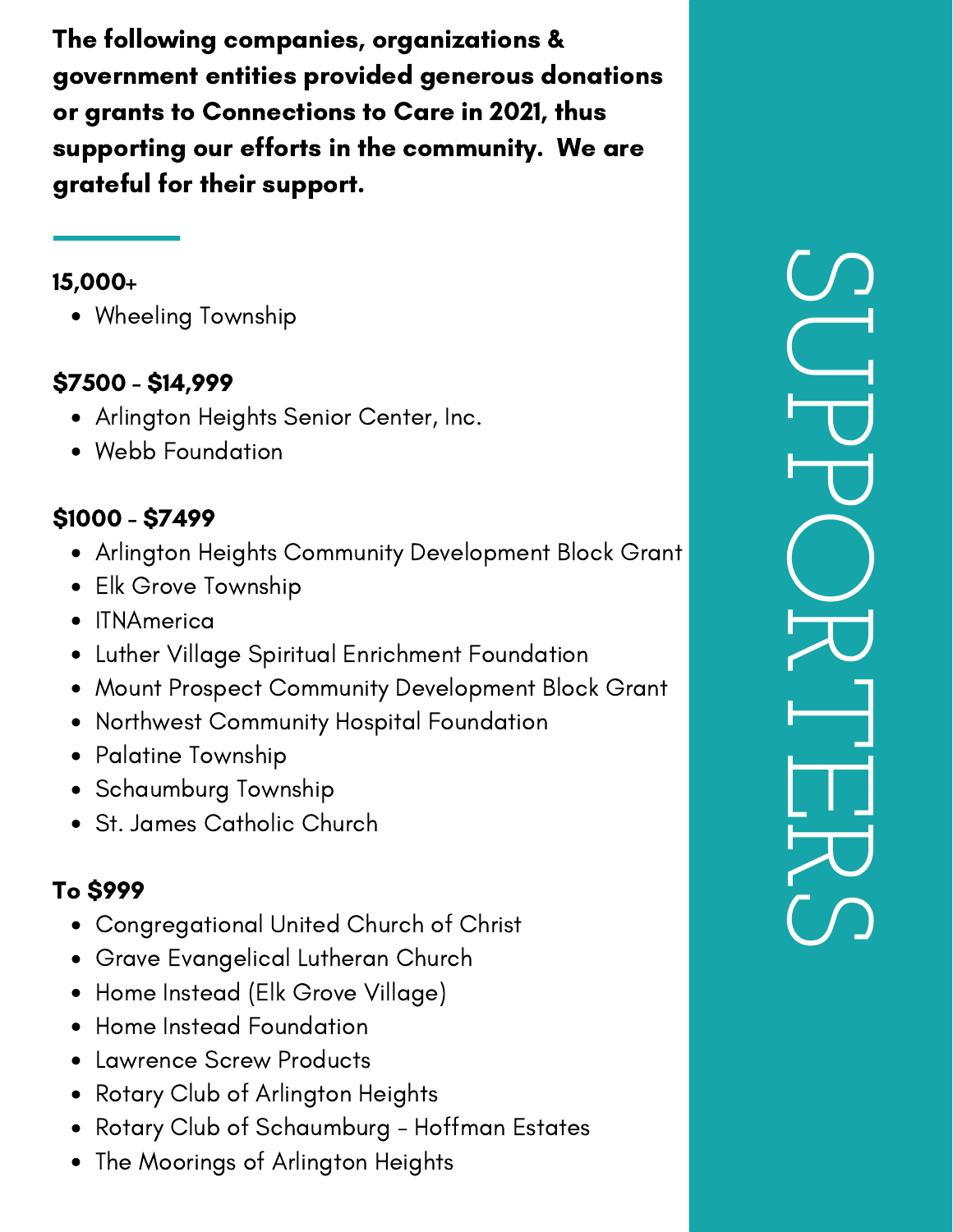We want to thank the following individuals for thier donations to Connections to Care in 2021. Every dollar is greatly appreciated and will ensure we can continue to make a connection with older adults in our community.

#### \$10,000 +

- Anonymous
- Mary Ann Hetreed (our Annual Appeal Match Partner)

#### \$600 - \$999

- Tom Grana
- Susan & William Grandt Giving Fund

#### \$250 - \$599

- Anonymous (4)
- Mark & Carol Anderson
- Trish Carrera
- Patricia Champion
- Traci Grever
- Stephen Kohler
- Patti Kozlowski
- Howard Levinson
- Maureen McNett
- Janet & Cliff Nelson
- George & Catherine Ostendorf
- Kevin & Michelle Scherer
- Gregg Schreiber
- Jason Seleski
- Cynthia Starz
- Jenny Tanquary
- Anne Wall
- Francis P Wren

 $\bigcap$  $\bigcirc$  $\overline{\angle}$  $\bigcirc$  $\mathbf{\Omega}$  $\bigcirc$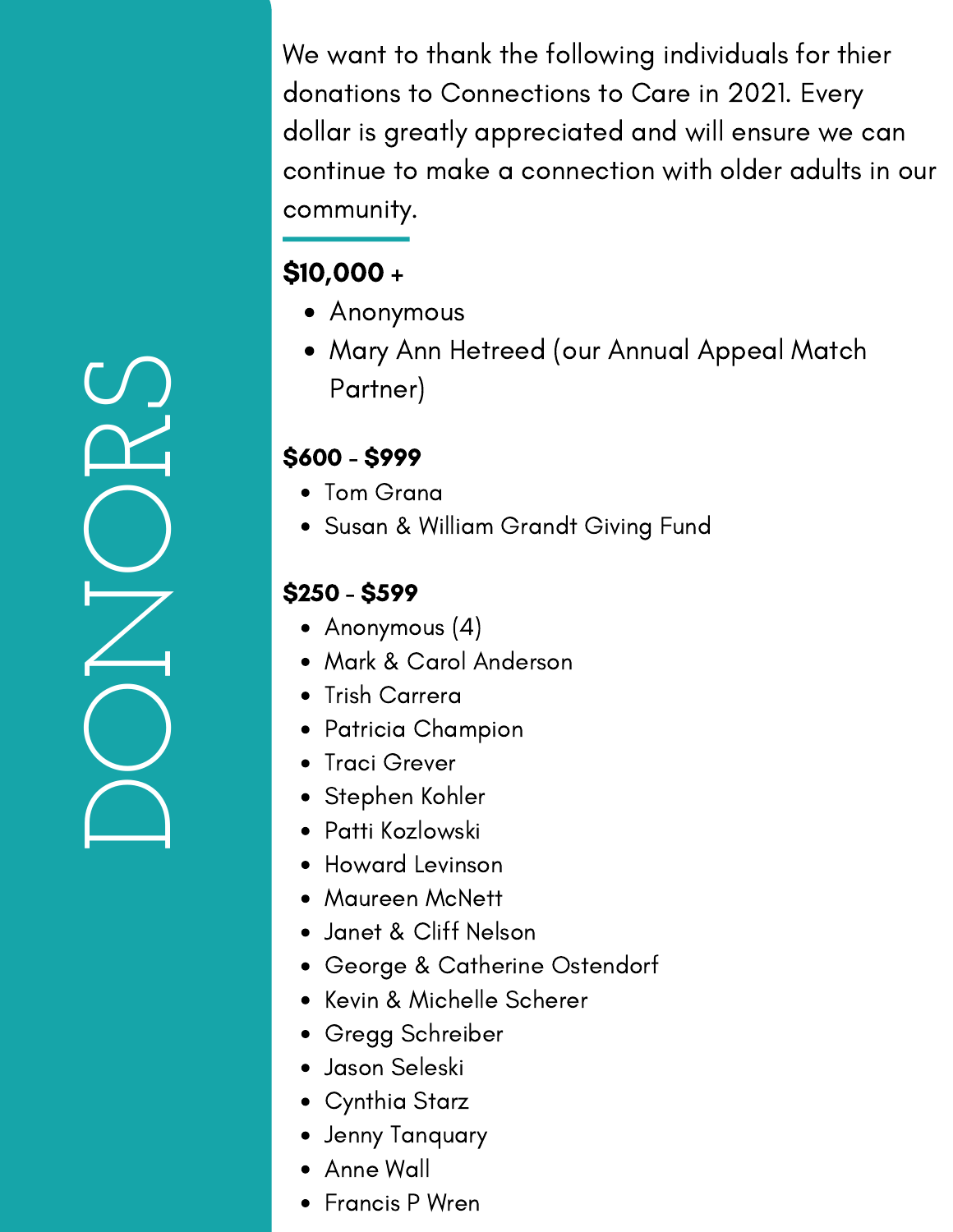\$100 - \$249

- Anonymous (13)
- Peggy Babler
- Patrrick Barrett
- Mr & Mrs Bob Bellock
- Pat Bethel  $\bullet$
- Robert Black  $\bullet$
- Linda Borst
- John Conmy
- Marie Grana Czapinski
- Sue Daniels
- Helen Danielson  $\bullet$
- John & Patricia Davis  $\bullet$
- Helen Dawley  $\bullet$
- Jack & Patricia Devron  $\bullet$
- Anthony Gialanella  $\bullet$
- Eunice Guzolek  $\bullet$
- Karen Hansen  $\bullet$
- Etta Hartzman
- Bob & Dee Lattanzio
- Ted & Maureen Lucore
- Carol Ann Majka
- Laura McGowan
- Cory & Dorothy Olson
- Michael & Sandra Polanski
- Thomas & Cathy Robertson
- Barbara Robinson
- Daniel Ruane  $\bullet$
- Mr & Mrs Joseph Ruane  $\bullet$
- Diane Sawyer  $\bullet$
- Sandy Schmitt
- Gary Schreiber
- John Stepal & Gabriela Arias
- Billie Tucker
- Daniel & Julia Woolley

- Anonymous (34)
- Jerri Bisantz
- Virgil & Jane Applequist
- Robert & Mary Belter
- Sharon Berg
- Jill & William Bergner
- Robert Brausch
- Julie Brown
- Joanne Calabrese
- Lynda Caselton
- Sandy Clark
- Rosetta Day
- Kay & Bill Dodge
- Lamay Eide
- Jim & Mindy Elgas
- James Felice
- Stephen & Nancy Fuhrman
- Bena Gerber
- Wilma Godsey
- Barbara & Francis Grana
- Sheryl Grever
- Patricia Guerin
- Shriley Hackler
- Laverne Hughes
- Lynn Hughitt
- Donna Ishida
- Karen Killinger
- Judy & James King
- Roger & Rhonda Klaus
- Phylliss Korpan
- Pat Lahti
- Darlene Landers
- Cecelia Larson
- Linda Laz
- Shirley Lee
- Kaphy Long
- Charlotte Mally
- Maggie Mamsch
- Pam Miller
- Don & Helen Minogue
- Lynn & Greg Mullen
- Edward Nathan
- Judy & Charles O'Malley
- Aiko Okamoto
- To \$100 Vintu Patel
	- Ruth Reynolds
	- Kathy & Chuck Seemayer
	- Margaret Senase
	- Stephen & Suzzane Sharer
	- Ruth Shroyer  $\bullet$
	- Diana Sikorski  $\bullet$
	- Memory of John & Rosalie  $\bullet$ Sorenson
	- Tom Spence
	- Carol Steinike
	- Robert & Kathleen Susnjara
	- Rosemary Tagge
	- Jane Thompson
	- Gregory & Judy Vanella  $\bullet$
	- Mary Varga
	- Robert & Deb Whisler
	- Walter & Marilee Zielinski

 $\bigcup$  $\bigcirc$  $\overline{\angle}$  $\bigcirc$  $\overline{\mathcal{L}}$  $\bigcirc$